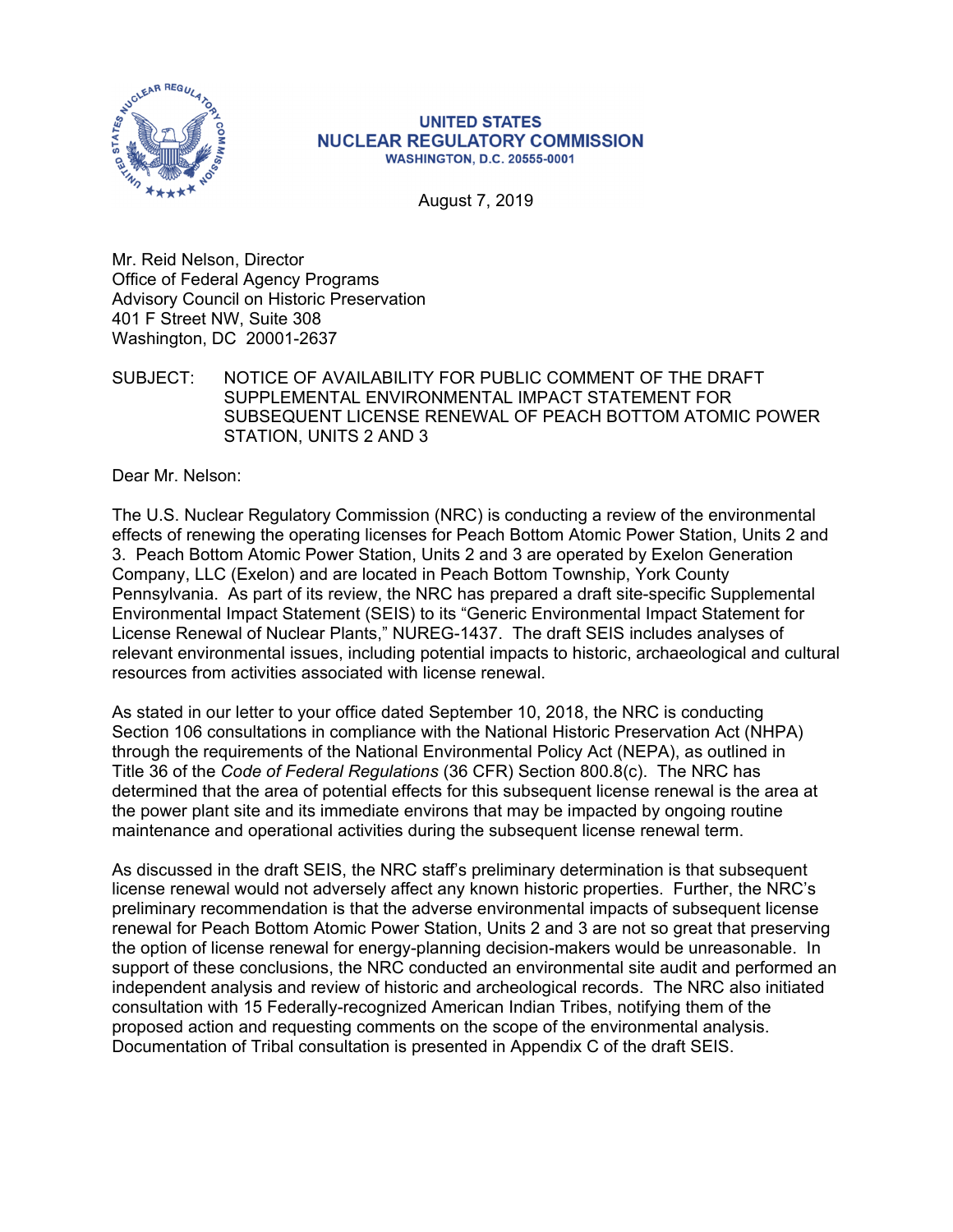A copy of the draft SEIS is enclosed. The draft SEIS is also available through the web-based version of the NRC's Agencywide Documents Access and Management System (ADAMS) at https://www.nrc.gov/reading-rm/adams.html under ADAMS Accession No. ML19210D453. Pursuant to 36 CFR 800.8(c), we are requesting your comments on the draft SEIS and on our preliminary conclusions. Electronic comments on the draft SEIS may be submitted to the NRC by accessing www.regulations.gov and searching for Docket ID NRC-2018-0130. Written comments should be submitted by mail to the NRC at:

> ATTN: Program Management, Announcements and Editing Staff Office of Administration Mail Stop: TWFN-7A60M U.S. Nuclear Regulatory Commission Washington, DC 20555-0001

Please note that the public comment period for the draft SEIS ends on September 23, 2019.

The NRC plans to hold a public meeting to discuss the findings of the draft SEIS on September 12, 2019, at the Peach Bottom Inn, 6085 Delta Road, Delta, PA 17314. The meeting will begin with an open house at 5:00 p.m., followed by an NRC staff presentation and opportunity for public comments at 6:00 p.m. A Notice of Availability of the draft SEIS will be placed in the *Federal Register* and will provide more details about this meeting. A separate Notice of Availability of the draft SEIS will be placed in the *Federal Register* through the U.S. Environmental Protection Agency. If you have any questions regarding this matter, please contact Nancy Martinez, Physical Scientist, at 630-829-9734 or by e-mail at Nancy.Martinez@nrc.gov.

Sincerely,

## */RA Kevin Folk for/*

 Benjamin Beasley, Chief Environmental Review and NEPA Branch Division of Materials and License Renewal Office of Nuclear Reactor Regulation

Docket Nos. 50-277 and 50-278

Enclosure: NUREG-1437, Generic Environmental Impact Statement for License Renewal of Nuclear Plants, Supplement 10, Second Renewal

cc: Listserv